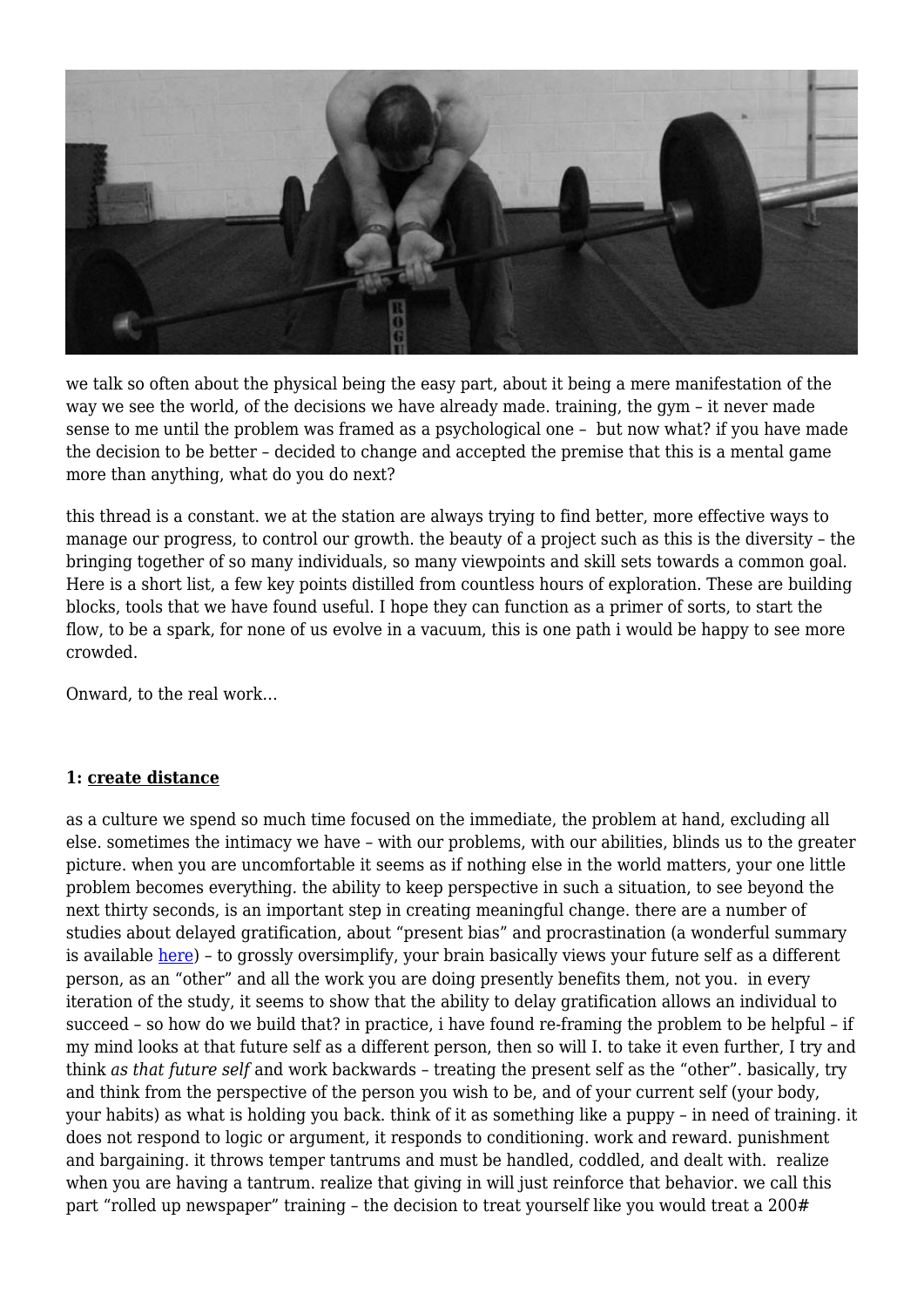toddler that wont listen to logic. when i am not feeling well, i will still go to the gym, i tell myself i am just going to do my warm-ups, that if i don't feel well i can cool down and go home. 99% of the time, as soon as i am warmed up i feel fine, i was just being lazy. it is amazing how many other situations this type of bargaining works for – sometimes giving yourself a "way out" is what gets you moving in the first place, then every time you approach the finish line, just ask "can i do more?" 1 more rep, 1 more interval. if i can do one, then why not five? when i felt hungry, i would take a second to make sure i was actually hungry and not just bored – sometimes i would make myself wait 30 minutes, just to see if it would pass, just to see if it was a want, or a need. i would ask myself these questions as if i were talking to a child, and i am still amazed at how often it worked. whenever i had a sweet craving i would take a small square of dark chocolate – 99% cocoa and let it melt under my tongue. bitter and rich, it would quell my cravings, as weeks went on the cravings became less, i had to switch to unsweetened baking chocolate, but i managed to (mostly) kill the sweet tooth. it is about stimulus and response – have a tantrum and here is what happens – training, in the most basic sense.

the distancing step also works for emotions. i always try and see emotions as a vehicle for information, usually things too fast or too subtle for my conscious mind to recognize. the problem is that the emotional information is messy, interconnected and riddled with triggers and potential landmines. filtering that can be tricky, to say the least. the first step is often trying to decode your feelings, to try and separate the information from the vehicle. i always try and think about usefulness; years ago i saw a poster that read – *you are the result of 4 billion years of evolutionary success, fucking act like it* – this stuck with me, thinking about emotion as being something selected for, something that provided an edge, and in accepting that, learning to use it as a tool. cravings, frustration, mood swings, the knee jerk like/dislike that overcomes you when you first meet a person – these are usually indications of patterns, of imbalances, warning lights preparing you for what is about to come next. these are teaching moments, if you can recognize them. it is simply your body trying to communicate with you, trying to get something. the "what" is the information, the emotion is the vehicle – it is just another form of training to teach yourself not just to react, but to respond to these feelings with curiosity, with pragmatism and attention to detail. the emotion is often simply an envelope, by creating distance we can avoid being overwhelmed and make use of the contents.

### **2. get uncomfortable**



i was once told that the secret to being comfortable in bad

situations is to realize how uncomfortable you can be and still survive. this is a discussion is about limits; about thresholds. that whole "the work never gets easier, you just get harder" mentality. it is about stress and response. we are adaptive creatures, our bodies do what they have to and nothing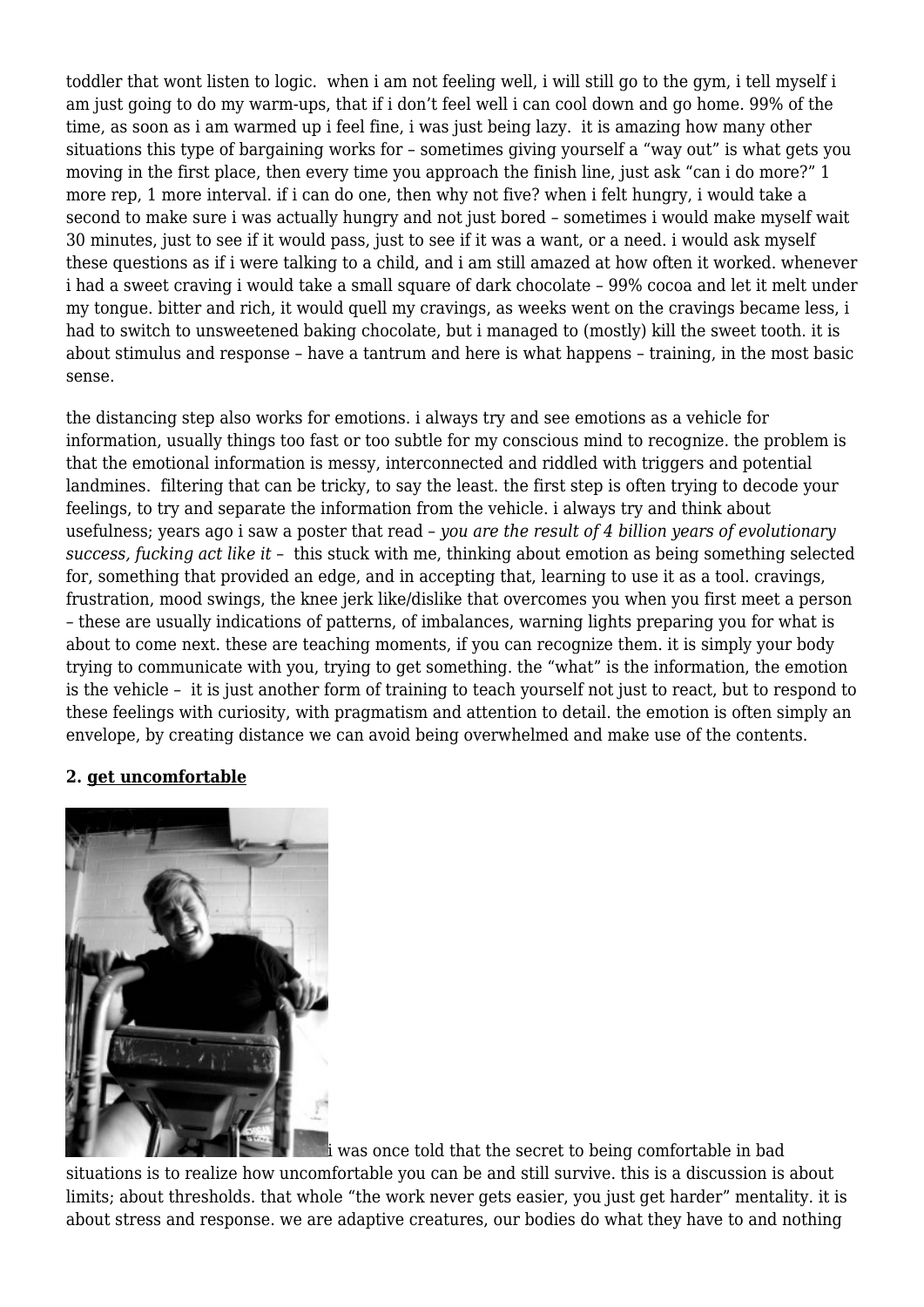more. our bodies and our minds seek comfort, they seek stasis, they will rise only as far as we force them. want to get stronger? tell your body it is not strong enough. tell your body that getting stronger will make your life easier. tell your body that it will be worth it. draw a line in the sand, just out of reach. strive, stretch, work hard and reward yourself. control your growth. like the cultivation of a bonsai tree – bend, but never break, tie off and cut clean, all according to a plan. be a little bit better, every day, every week. make sure you are just a little bit uncomfortable, that you are telling yourself if you were just a little bit stronger, a little bit lighter, a little bit… whatever, that life would be easier.

whether we are aware of it or not, we are always trying to make our lives easier. most times, our initial reaction is to try and alter our environment, it allows us to avoid any personal responsibility, and any of the truly difficult change. we find different surroundings that enable us to maintain our comfortable, familiar behaviors. shitty people move do a different city and carry out the same actions made their current lives unsustainable. only when we ignore that initial flight response, when we tell our bodies that changing the environment is not an option, do we begin to change ourselves. when that stress comes from training or from the gym, our body makes us sore to tell us not to do the thing anymore, to tell us to find an easier way. keep grinding, keep moving forward and it feels like your body accepts that this new stress is now going to be normal. necessary. now the easiest thing to do is to change. to fit. to adapt. if this increase in physical stress is also coupled with ample food and rest, you are essentially telling your body that the change is working. that it is successful. that it is earning an advantage as long as it keeps moving in the direction you tell it.

this increased stress is a little like patience, it never becomes easy, it just gets cheaper. you can handle more stress, larger steps. but mind your spending; overreaching has its cost, and dramatic changes are usually only temporary. willpower is a finite resource – so start small. for example, a study by case western reserve university showed that brushing your teeth with your non-dominant hand increased your stamina for focusing on tasks. basically, you are priming your brain – making it a little bit uncomfortable by breaking a habit, but then rewarding it immediately. completing the task relieves the discomfort and prepares it to accept higher levels of temporary discomfort expecting that the reward (completion) will come. managing your spending is critical. a certain level of stress functions as a primer, but too much quickly becomes self sabotaging. some psychologists refer to it as [ego depletion](http://en.wikipedia.org/wiki/Ego_depletion) – [David McRaney](http://youarenotsosmart.com/2012/04/17/ego-depletion/) makes a useful analogy – think of your actions as some sort of plane on autopilot, the mere act of steering it, of any variation to the pre- programmed path causes it to burn fuel at a wildly accelerated rate. the first main point is to accept that going anywhere other than exactly where you are headed will be costly and uncomfortable. once that is out of the way, you can start to develop a plan to conserve fuel.

### **3. embrace ritual**

like most things, [your willpower is affected by how you individually view it.](http://www.nytimes.com/2011/11/27/opinion/sunday/willpower-its-in-your-head.html?_r=0) look at your own life most often the most self motivated people, the most resilient, don't see it as anything special. it is normal for them, habitual, comfortable. it is not a surprise that it is easier to do what we are comfortable with; it is also reasonable that on a long enough time line anything can seem comfortable. a ritual can be thought of as something of a "proto-habit" – it is a deliberate action, undertaken mindfully to create an unconscious action. the simplest example is driving to work – the first time we drive to a new job or meeting place we are constantly looking at addresses and cross streets, checking the clock to make sure we are on schedule, we are moving with purpose and awareness. but make that drive enough times and one day we find ourselves in our driveway at home after work and don't remember a thing about how we got there, or stranger yet, we show up at work on a Saturday because we took a couple turns and fell into autopilot. our brains are startlingly lazy. conserving energy has always been evolutionary advantageous – our brain automates tasks that it sees as repetitive and makes a "program" of sorts. running a program is cheap, writing a new one is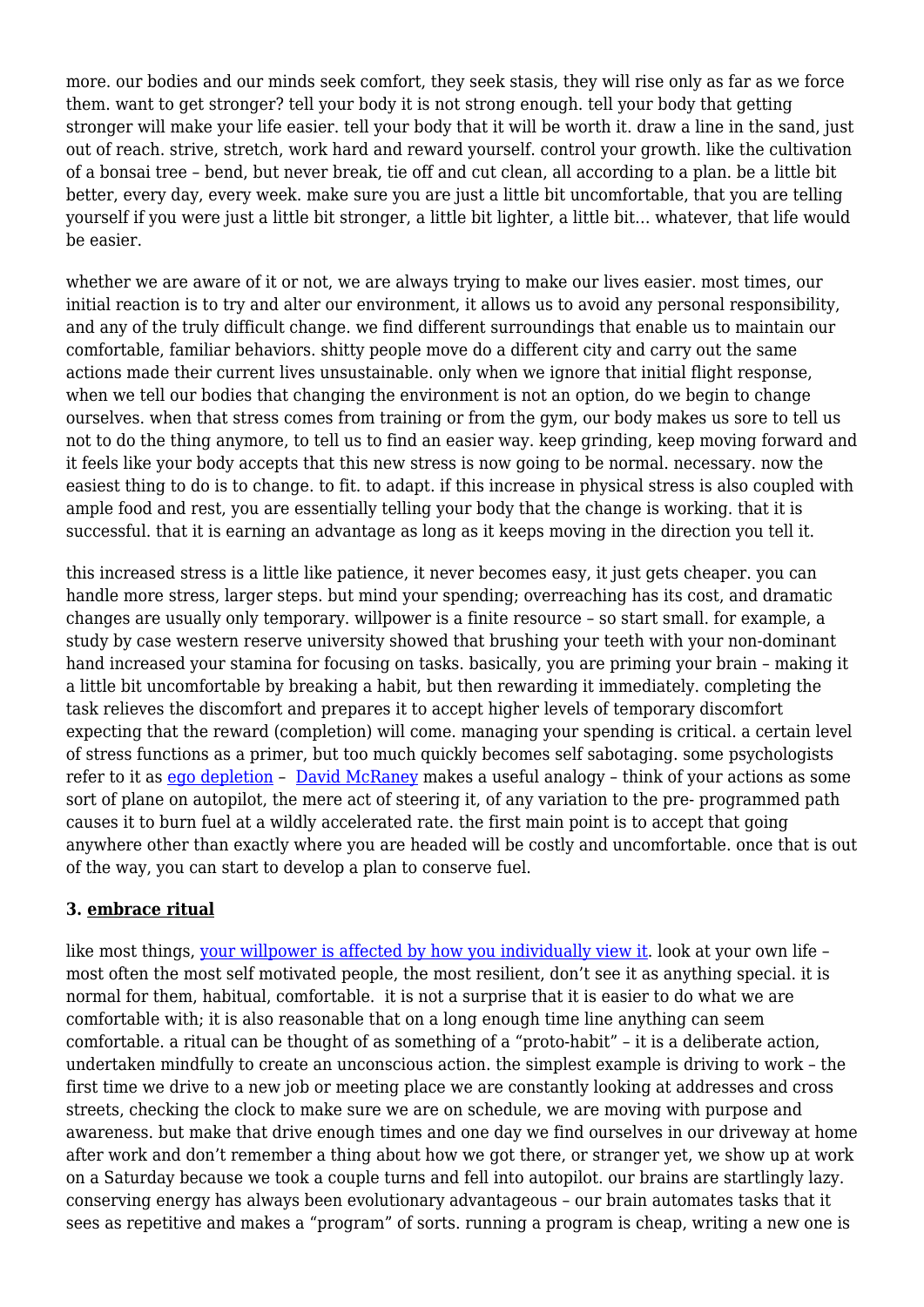expensive. ritual is simply a method of writing a new program.

willpower is the act of resisting an unconscious action. ritual is a way to consciously construct an action – how we automate and make them unconscious. rituals are used in practically every religion in the world, they are used because they work. a ritual is simply another tool. it can be a checklist, or a way to deal with stress. the keys are being consistent and being deliberate. realize that you are building a program, and the more times you run it, the stronger it will be. the problem is most of us are trying to rewrite programs we have run literally thousands of times. lets say that we can undo 1 year of bad habits with 1 month of perfect behavior. how long will we have to behave before we are back at a level playing field? this is not to be discouraging, it is to give a little perspective. this is a long haul. ritual is the stopgap. it is a measure we can engage between deciding to change and becoming fundamentally different.

## **4. play to win**

quitting is just another habit. the more often you quit the less cognitive dissonance it causes, basically if you quit enough times you start to see yourself as a quitter, and expect that outcome. the same can be true about follow through. stacking the deck – creating situations where you are set up to win can create momentum. i am not talking about t-ball here, they still have to be victories – real, hard fought victories – for this to work. the idea is to ramp up your goals, to create momentum by making a habit of following through. this is a difficult balance – choosing goals that are hard enough to elicit the proper stress, but reasonable enough to not risk derailment. find out what motivates you – use it. fear or challenge, reward or consequence, the only useless tool here is the one you refuse to use. this is where things can get interesting, can get mercenary…. make a list of all the things and people in your life, a cost benefit analysis in relation to your goals. what helps and what hurts. who adds to your momentum and who robs you of your energy.

cut accordingly.

# **5. suffer better**



a good friend sent me a shirt, all it said was "[suffer better](http://www.sufferbetter.com)".

i appreciate the sentiment. change is hard. we get it. suffering better can mean a lot of things, one point is to keep our lamentations to a minimum. venting about how hard something is just convinces us that it is difficult and we are special because we are doing it. realize that, in the grand scheme of things, what you are doing probably isn't that hard. convince yourself of it. lie to yourself it if you have to. suffering better involves finding a reason, something worth suffering for. it is about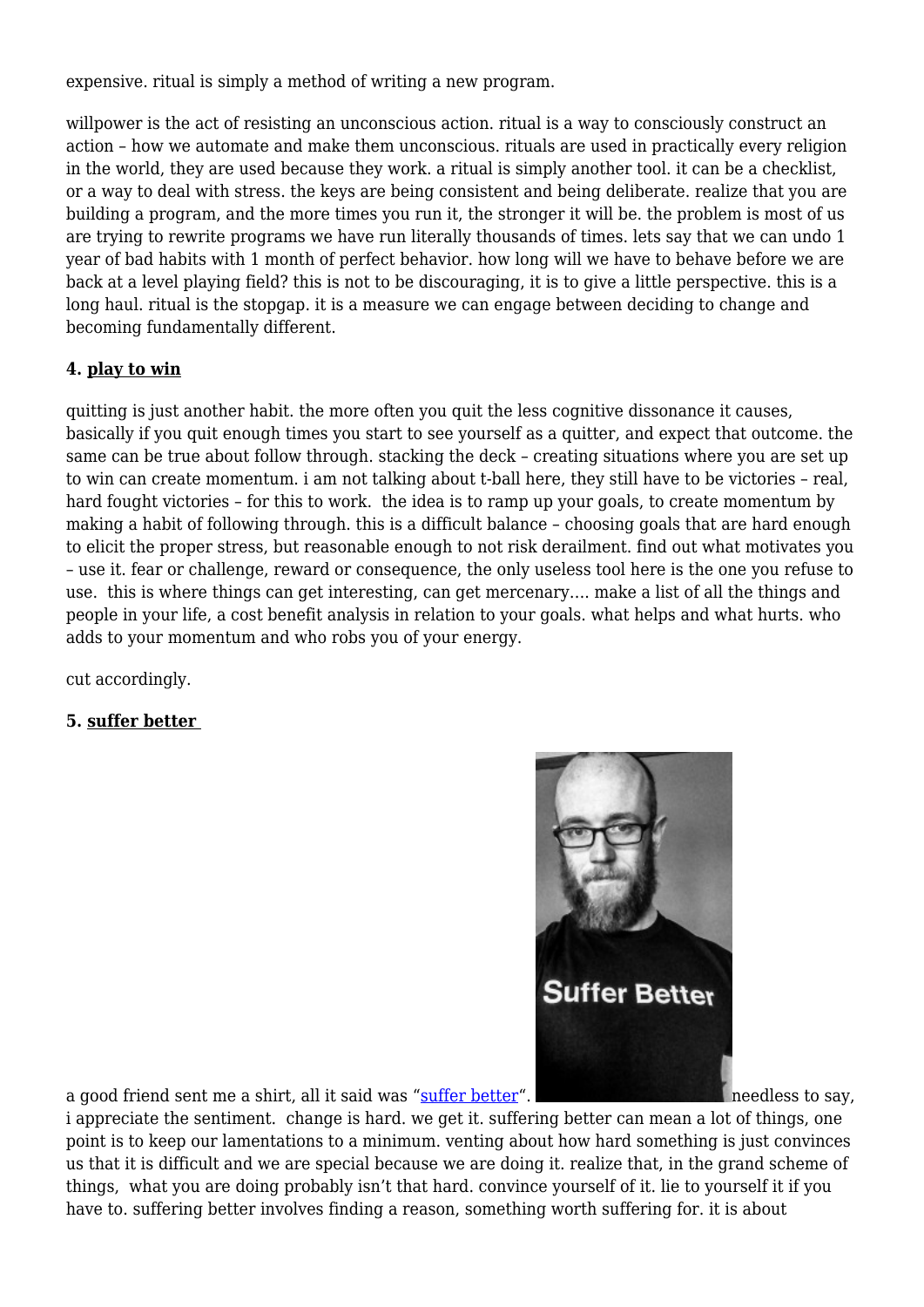framing, seeing the discomfort as something worthy, something to push against, to savor even. your sense of self is a tool here – who do you want to be? do you want to be the person who is constantly bitching about their situation, or the one who quietly handles business? do you want to be the person who quits when things get uncomfortable or the person who follows through with what they say, every time? if you can convince yourself that quitting is more costly, more damaging than following through, the small and momentarily "suffering", the short term discomfort pales in comparison to accepting that you are not the person you claim to be.

do things that remind you who you **want** to be. be around people who make you strive to be better. build a self image incompatible with the bullshit you wish to avoid – one brick, one decision at a time. remember that there are some bridges worth burning. remember that the discomfort you feel now is temporary. is worth it. is making it easier for next time. remember that this "suffering" is small. is personal. is yours and yours alone. make it count. make it mean something. have some fucking grace. some humility. work through things. own your mistakes and do better next time. this feeling is the price of change, this is what you asked for. this kind of suffering is merely the cost of becoming the person you wish to be. let it do its work, burn through the layers of bullshit and posturing. difficulty will strip us down, grind and polish and expose us. for what we are. for what we have made of ourselves. take action, take responsibility, and take pride in your work.